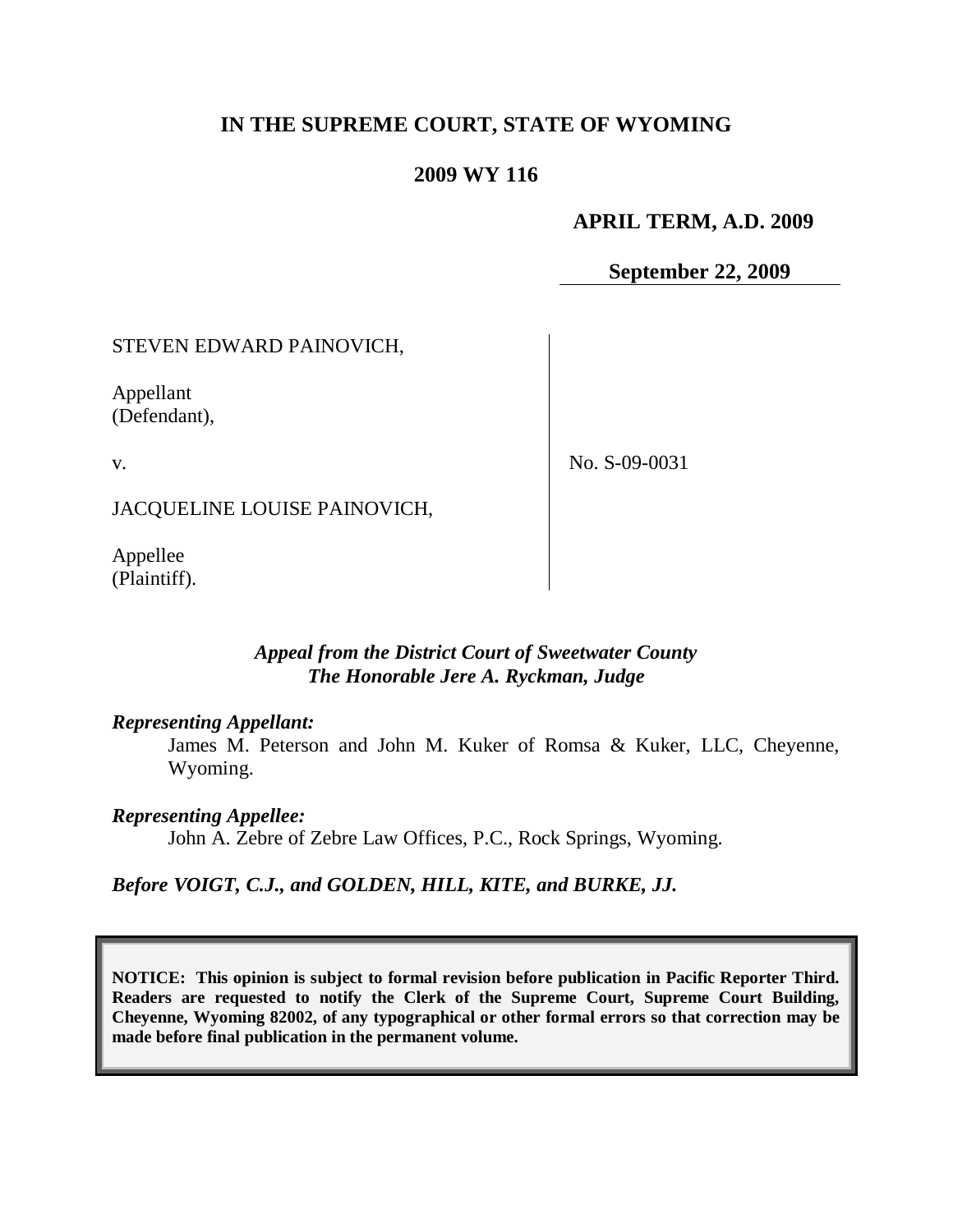# **VOIGT, Chief Justice.**

[¶1] On July 11, 2006, Jacqueline Louise Painovich (the appellee) filed for divorce from her husband, Steven Painovich (the appellant). The appellant subsequently answered the complaint and retained counsel. Following a hearing to dispose of the marital property, in which the appellant failed to appear, the district court entered judgment in favor of the appellee. The appellant filed a Motion to Vacate Judgment pursuant to W.R.C.P. 60(b), which motion the district court denied. Finding no abuse of discretion, we will affirm the district court's denial of the motion.

#### **ISSUE**

[¶2] Did the district court commit an abuse of discretion in denying the appellant"s W.R.C.P. 60(b) motion?

# **FACTS**

[¶3] After twelve years of marriage, the appellee, through her attorney, filed for divorce against the appellant. The appellant was properly served the summons and complaint. He subsequently filed an answer and counterclaim. The district court entered a decree of divorce and a hearing was then set relating to the division of property. Proper notice indicating the time and date of the hearing was sent to both parties. The appellant failed to appear at the hearing and the district court entered judgment dividing the marital property. The judgment was entered on January 11, 2008. Proper notice of the judgment was sent to both parties.

[¶4] On August 25, 2008, approximately seven months after entry of the property division judgment, the appellant filed a motion to vacate the judgment pursuant to W.R.C.P. 60(b). Following a hearing on the motion, the district court denied the motion to vacate the judgment. The appellant timely filed a notice of appeal.

#### **STANDARD OF REVIEW**

[¶5] Review of a court"s decision on a Rule 60(b) motion is confined to a determination of whether the court abused its discretion, and it is the movant's burden to bring his cause within the claimed grounds of relief and to substantiate these claims with adequate proof. We will reverse an order denying relief under Rule 60(b) only if the trial court clearly was wrong.

*In re Injury to Seevers*, 720 P.2d 899, 901 (Wyo. 1986).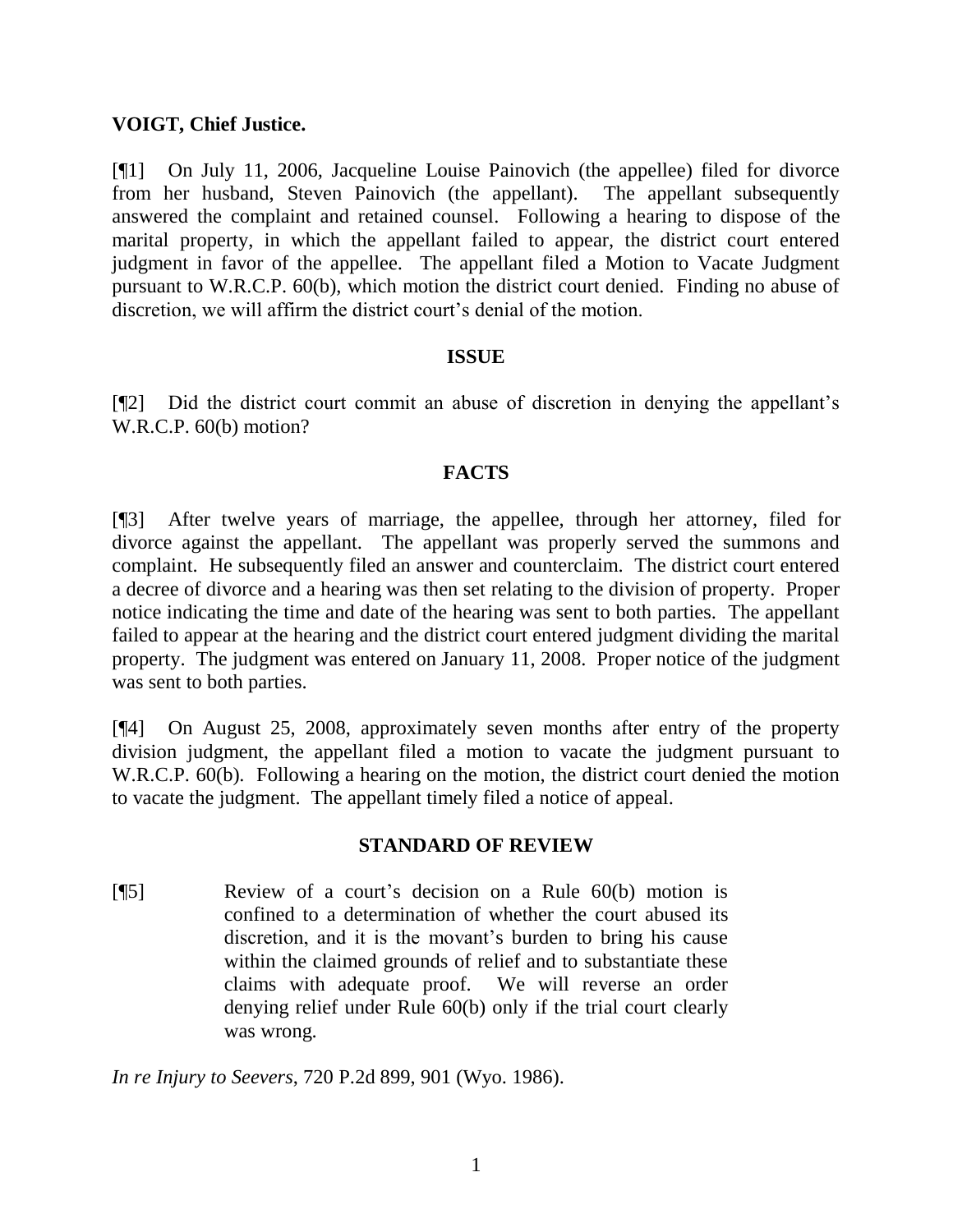#### **DISCUSSION**

[¶6] The appellant asserts that the district court abused its discretion when it denied his motion to vacate the judgment pursuant to W.R.C.P. 60, which provides as follows:

> (a) *Clerical mistakes.* – Clerical mistakes in judgments, orders or other parts of the record and errors therein arising from oversight or omission may be corrected by the court at any time of its own initiative or on the motion of any party and after such notice, if any, as the court orders.

> (b) *Other reasons.* – On motion, and upon such terms as are just, the court may relieve a party or a party"s legal representative from a final judgment, order, or proceeding for the following reasons: (1) mistake, inadvertence, surprise, or excusable neglect; (2) newly discovered evidence which by due diligence could not have been discovered in time to move for a new trial under Rule 59(b); (3) fraud (whether heretofore denominated intrinsic or extrinsic), misrepresentation, or other misconduct of an adverse party; (4) the judgment is void; (5) the judgment has been satisfied, released, or discharged, or a prior judgment upon which it is based has been reversed or otherwise vacated, or it is no longer equitable that the judgment should have prospective application; or (6) any other reason justifying relief from the operation of the judgment. . . .

[¶7] The appellant"s motion alleged:

Said judgment was obtained either by fraud, or as a result of mistake, inadvertence, surprise or excusable neglect, in that the Defendant"s failure to appear at the final hearing herein held on December 5, 2007, was the result of a communication from Plaintiff indicating that the hearing had been cancelled and would be rescheduled.

While the appellant used language from W.R.C.P. 60 in his motion, he did not specify which subsection of the rule he was asking the district court to apply. The only specific allegation was that he failed to appear at the hearing because the appellee told him that it had been cancelled. Such a claim sounds of fraud, and so we assume that he was seeking relief from the judgment under W.R.C.P. 60(b)(3). This assumption is further necessitated by the fact that the appellant did not file a legal memorandum supporting the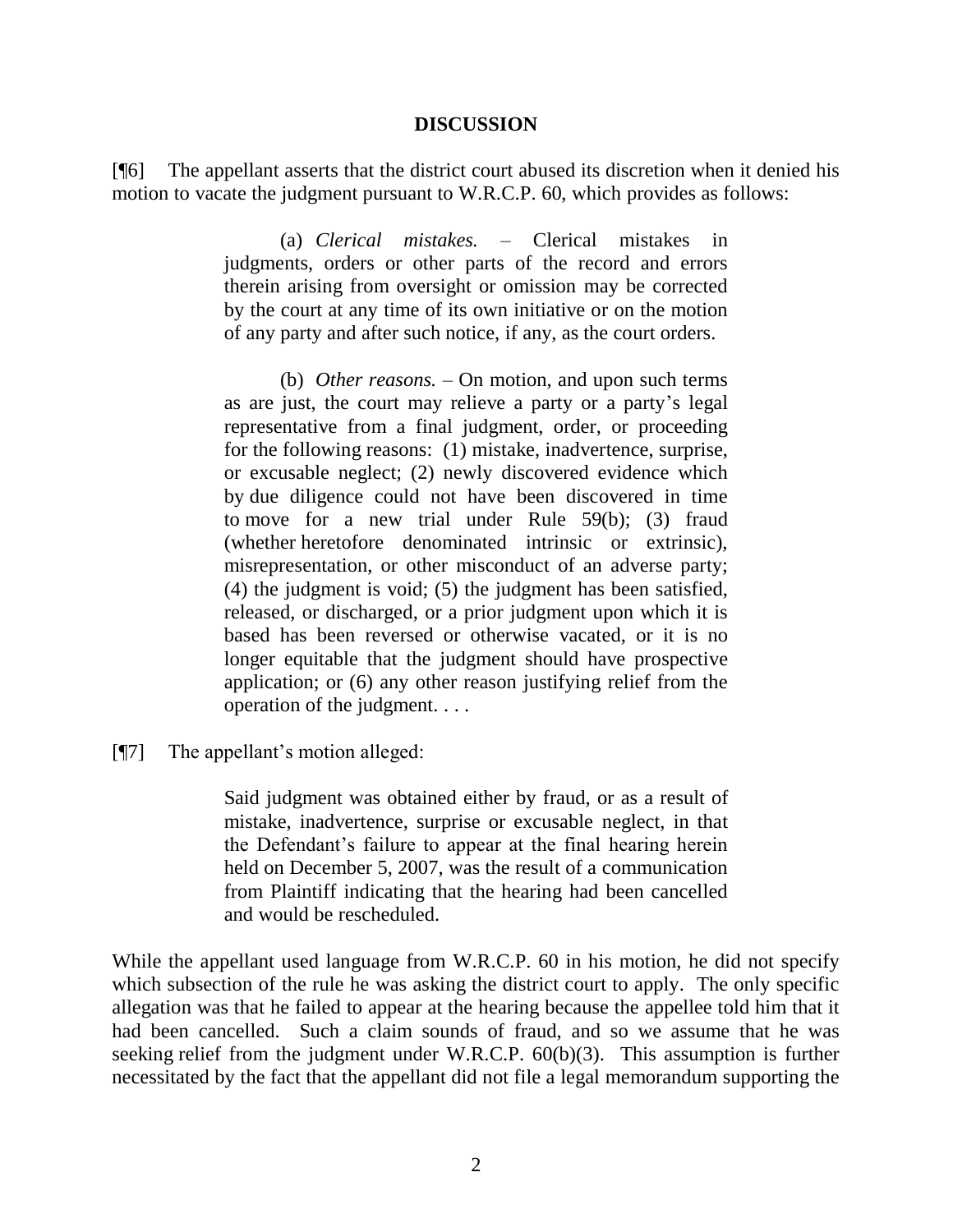motion, and the record on appeal contains no transcript of the hearing. Essentially, the motion is the only evidence in the record supporting the appellant's claim.

[¶8] We have stated that "the express purpose of Rule 60(b) "is to provide the courts with the means of relieving a party from the oppression of a final judgment or order, on a proper showing' where such judgments are 'unfairly' or 'mistakenly' entered." *Erhart v. Flint Eng'g & Constr.*, 939 P.2d 718, 722 (Wyo. 1997) (quoting *Westring v. Cheyenne Nat'l Bank*, 393 P.2d 119, 123-24 (Wyo. 1964)). A motion pursuant to W.R.C.P. 60(b) must be clearly substantiated. *Atkins v. Household Fin. Corp. of Casper*, 581 P.2d 193, 195 (Wyo. 1978). "[W]here fraud and misrepresentation is relied upon as a ground for relief sought pursuant to a Rule 60(b) motion, it must be proved by clear and convincing evidence. Fraud is never presumed, and the burden of proof to clearly establish such fraud or misrepresentation is upon the party seeking relief." *Crawford v. Crawford*, 757 P.2d 563, 567 (Wyo. 1988) (quoting *Stevens v. Murphy*, 680 P.2d 78, 79 (Wyo. 1984)).

[¶9] We have repeatedly stated that "[i]t is the appellant"s burden to bring a complete record to this Court" for review. *Beeman v. Beeman*, 2005 WY 45, ¶ 10, 109 P.3d 548, 551 (Wyo. 2005). When the appellant fails to provide an adequate record on appeal, "we must accept the district court's findings as being based upon sufficient evidence." *Witowski v. Roosevelt*, 2009 WY 5, ¶ 37, 199 P.3d 1072, 1083 (Wyo. 2009). As noted, above, essentially the only evidence in the record is the appellant's own motion. *See supra* ¶ 7. The record contains absolutely no evidence of what, if anything, the appellant presented to the district court to support his claim. The appellant"s failure to provide us with more than an unsubstantiated claim of fraud prevents us from concluding that the appellant satisfied his burden of bringing his claim within W.R.C.P. 60(b). Accordingly, there is no way for us to say that the district court abused its discretion in denying appellant"s motion to vacate.

[¶10] After the W.R.C.P. 60 motion was denied, the appellant filed a subsequent motion for relief from judgment pursuant to W.R.C.P. 60(b) where he more specifically articulated his arguments for relief. Although this motion was also denied, the appellant did not appeal that denial. Nevertheless, that motion was included in the record on appeal, and many of the arguments he makes on appeal are based on contentions he made in the second motion.

[¶11] W.R.A.P. 2.01 requires that an appeal from a district court be taken by filing a notice of appeal within thirty days from the entry of an appealable order. Furthermore, W.R.A.P. 2.07 sets forth the substance of what must be contained within the notice of appeal, including identifying the judgment or appealable order that is being appealed and attaching, as an appendix, the order or judgment that is being appealed. "The notice of appeal effects an appeal of the order identified in the notice." *Nish v. Schaefer*, 2006 WY 85, ¶ 23, 138 P.3d 1134, 1143 (Wyo. 2006). These requirements were not met. The appellant failed to appeal the denial of the motion for relief from judgment as required by